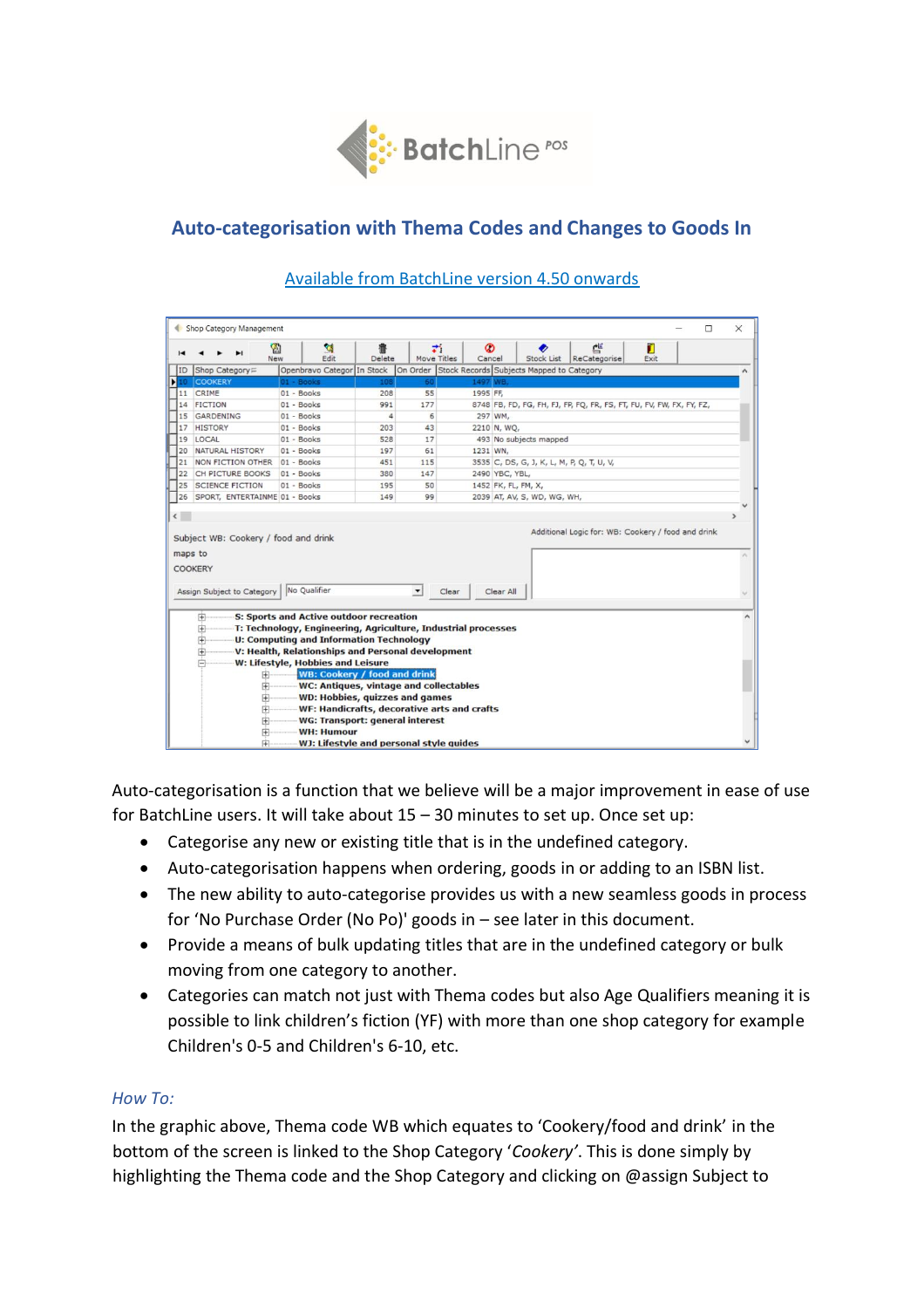Category'. Once done any title with a Thema code of WB will be automatically linked to Shop Category 'Cookery'.

By clicking on the "+" sign next to a Thema code, distinct codes can be selected to refine even further. For example, if there is a requirement to auto match against a Wine Shop Category there is a sub code of '*Cookery/food and drink'* which is WBX which covers alcoholic and non-alcoholic drinks that further sub-divides into alcoholic and non-alcoholic beverages.

Readership codes are selected via the 'Assign Subject to Category' plus selecting a Readership Code from the drop down next to the button:

| Subject YF: Children's / Teenage fiction and true stories                                                                                                                                                                                                                                                                                                                                                                                                                    | Additional Logic for: YF: Children's / Teenage fiction and<br>true stories                 |
|------------------------------------------------------------------------------------------------------------------------------------------------------------------------------------------------------------------------------------------------------------------------------------------------------------------------------------------------------------------------------------------------------------------------------------------------------------------------------|--------------------------------------------------------------------------------------------|
| maps to<br>Undefined                                                                                                                                                                                                                                                                                                                                                                                                                                                         | + Interest age: from c 5 years = CH 5 TO 8<br>+ Interest age: from c 12 years = CH 9 TO 12 |
| No Qualifier<br>Assign Subject to Category<br>Clear<br>Clear All<br>SAC - Interest age: from c 3 year: A<br>5AD - Interest age: from c 4 year:<br>W: Lifestyle 5AF - Interest age: from c 5 years<br>ஈ<br>X: Graphic   5AG - Interest age: from c 6 years<br>Y: Children 5AH - Interest age: from c 7 years<br>ts, activity books, early learning concepts<br>田<br>5AK - Interest age: from c 9 years<br>5AL - Interest age: from c 10 year betry, anthologies, annuals<br>曱 |                                                                                            |
| YF: Children's / Teenage fiction and true stories                                                                                                                                                                                                                                                                                                                                                                                                                            |                                                                                            |
| YN: Children's / Teenage: General interest<br>MBa Falamentle and montended                                                                                                                                                                                                                                                                                                                                                                                                   |                                                                                            |

For a more in depth look at auto-categorisation and the subject of Thema codes please look at the BatchLine You Tube Channel <https://www.youtube.com/channel/UCiNvzATEjSfT11uDbNOKDQQ> where there are a number of short videos covering background and usage.

The following is a link to the Thema Code Website for in-depth information on the subject<https://ns.editeur.org/thema/en>

# Changes to Goods In

Now we are able to auto-categorise it became quite clear to us that it was no longer necessary to pop up the NO PO warning commonly seen in Scanned Goods In when BatchLine is not able to match an order line. This version includes two big changes to the process.